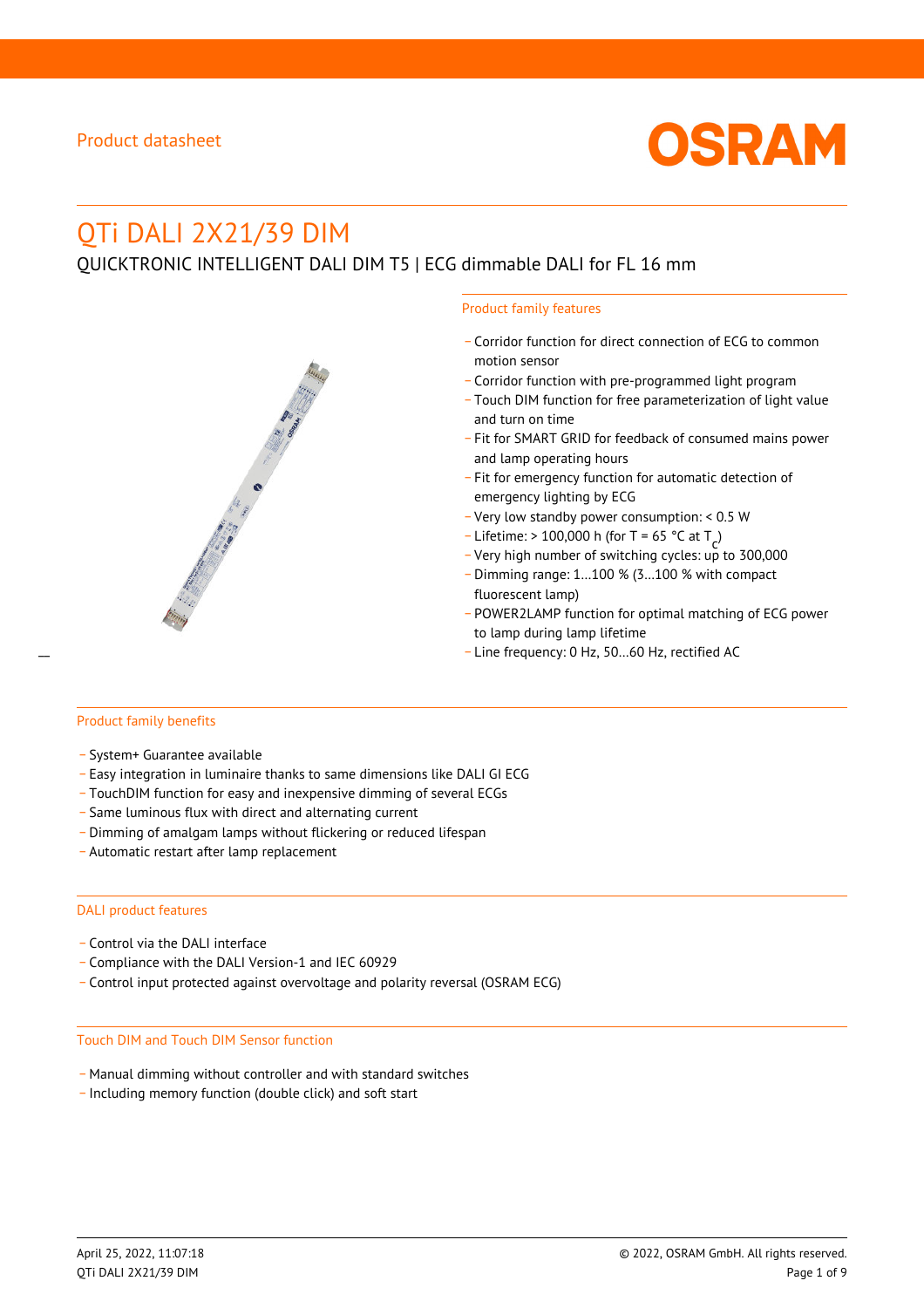## Areas of application

- \_ Suitable for use in emergency lighting systems as per EN 50172/DIN VDE 0108-100
- \_ Installation in emergency lighting systems according to IEC 61347-2-3, appendix J
- Industry
- \_ Open-plan offices, corridors and storage rooms
- \_ Public buildings
- \_ Sports halls and factories
- .<br>- Strip lighting
- \_ Shop lighting
- \_ Suitable for luminaires of protection class I

 $\overline{a}$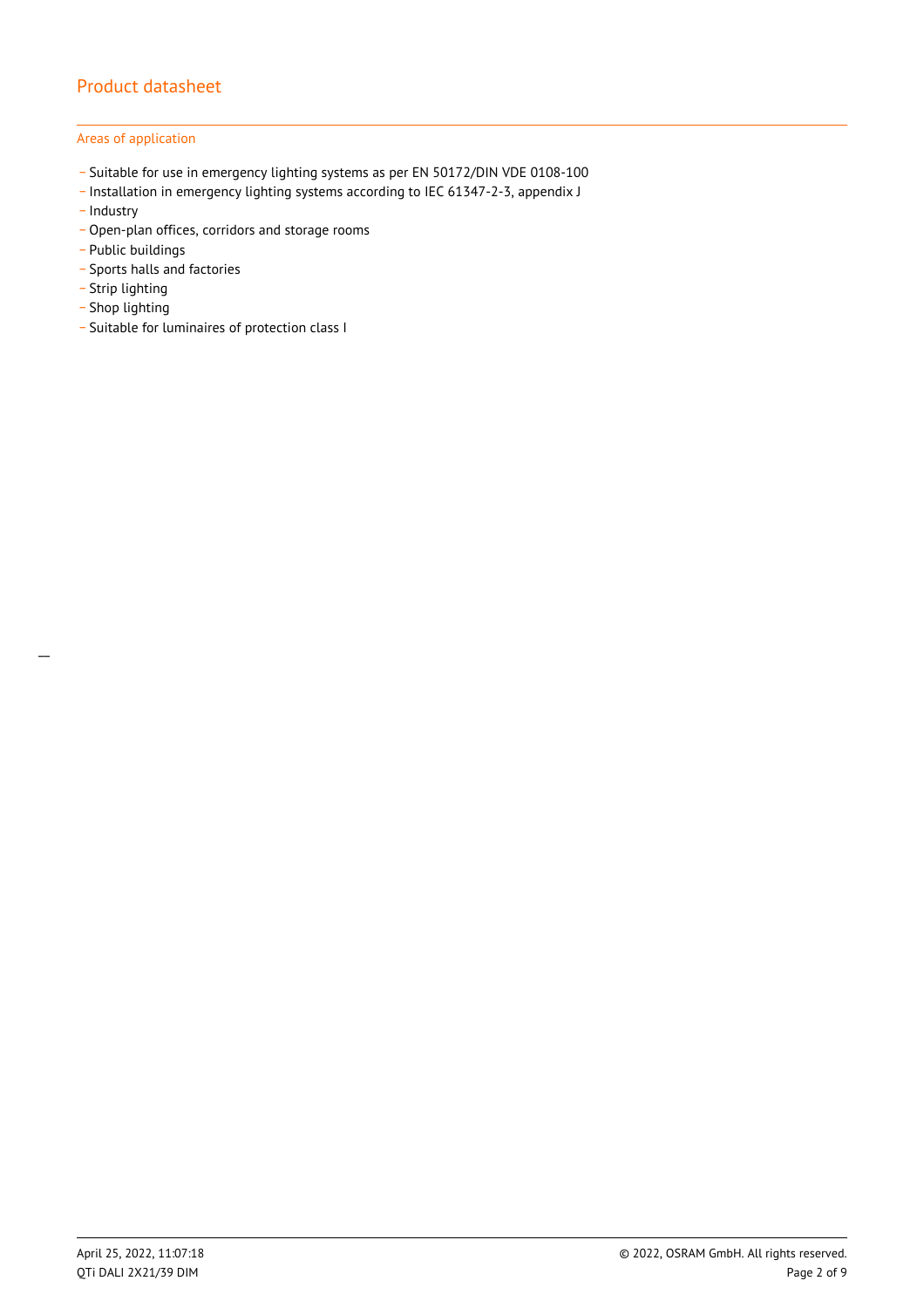## Technical data

## **Electrical data**

| Input voltage AC                         | 198264 V              |
|------------------------------------------|-----------------------|
| Nominal voltage                          | 220240 V              |
| <b>Mains frequency</b>                   | $5060$ Hz             |
| Input voltage DC                         | 154.276 V             |
| Maximum output power                     | $2 \times 39$ W       |
| <b>Efficiency in full-load</b>           | $94\%$ <sup>1)</sup>  |
| Networked standby power                  | < 0.25 W <sup>1</sup> |
| <b>Operating frequency</b>               | 44.120 kHz            |
| Max. ECG no. on circuit breaker 10 A (B) | $8^{2}$               |
| Max. ECG no. on circuit breaker 16 A (B) | $13^{2}$              |
| Inrush current                           | 45 A                  |

1) at 230 V, 50 Hz

2) Type B

 $\overline{a}$ 

## **Light technical data**

**Starting time** 0.6 s <sup>1)</sup>

 $1)$  Optimized preheat start

## **Dimensions & weight**



| Length                           | 423.0 mm                             |
|----------------------------------|--------------------------------------|
| <b>Width</b>                     | $30.0$ mm                            |
| <b>Height</b>                    | $21.0$ mm                            |
| Mounting hole spacing, length    | 415.0 mm                             |
| <b>Product weight</b>            | 370.00 g                             |
| Cable cross-section, output side | $0.51.5 / 0.51.0$ mm <sup>2 1)</sup> |
| Cable cross-section, input side  | $0.51.5 / 0.51.0$ mm <sup>2 1)</sup> |

1) Solid leads / Flexible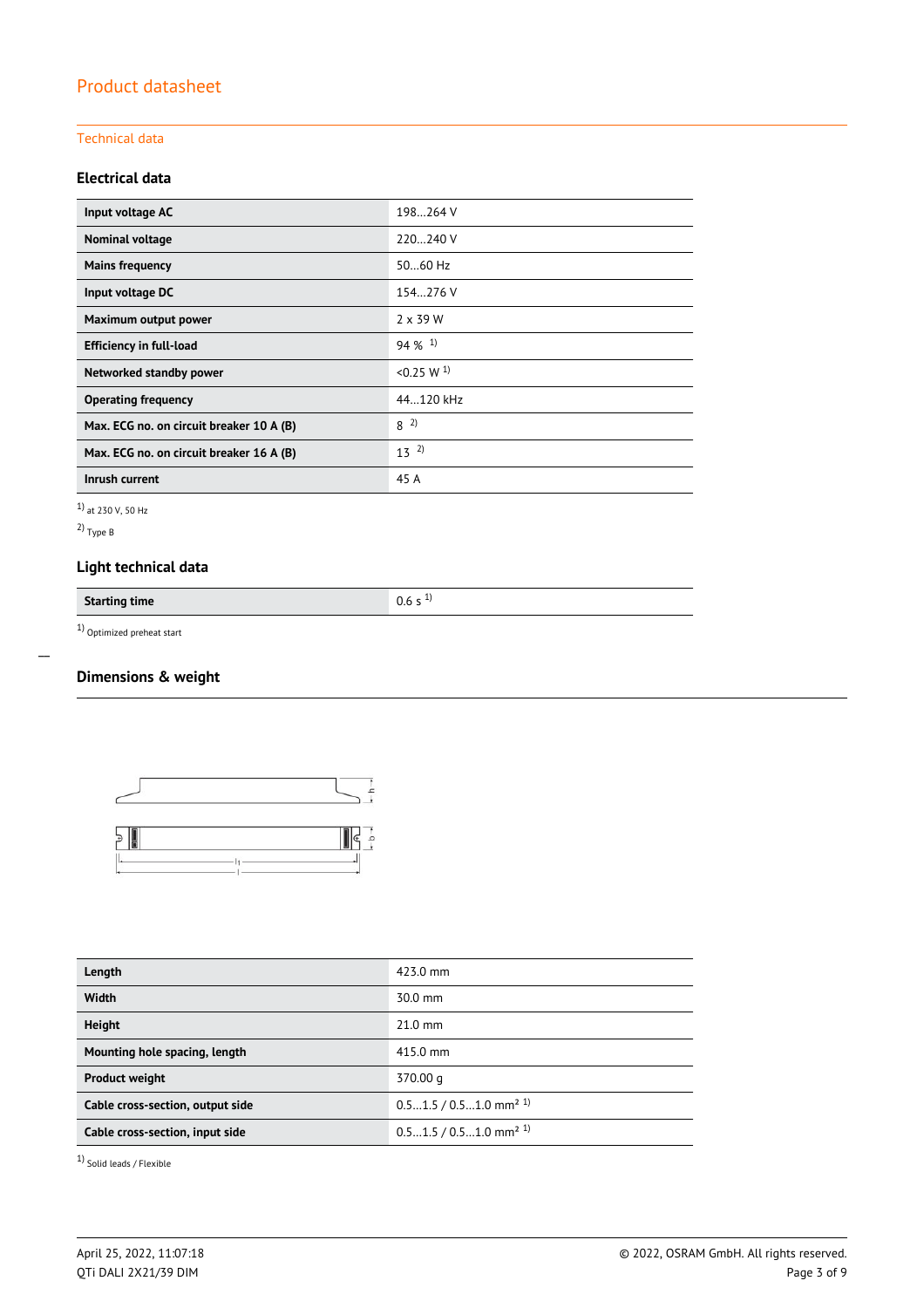## **Temperatures & operating conditions**

| Ambient temperature range                | +10+50 °C             |
|------------------------------------------|-----------------------|
| Permitted rel. humidity during operation | $585\%$ <sup>1)</sup> |

1) Maximum 56 days/year at 85 %

## **Lifespan**

<sup>1)</sup> At T<sub>case</sub> = 65°C at T<sub>c</sub> point / 10% failure rate

## **Expected Lifetime**

| Product name                   | Lamp group     |                              |        |        |        |
|--------------------------------|----------------|------------------------------|--------|--------|--------|
| OTi DALI 2X21/39<br><b>DIM</b> | DULUX L 40 W   | ECG ambient temperature [ta] | 40     | 50     | 60     |
|                                |                | Temperature at tc-point [°C] | 55     | 65     | 70     |
|                                |                | Lifetime [h]                 | 100000 | 100000 | 90000  |
|                                | <b>HE 21 W</b> | ECG ambient temperature [ta] | 40     | 50     | 60     |
|                                |                | Temperature at tc-point [°C] | 50     | 60     | 70     |
|                                |                | Lifetime [h]                 | 100000 | 100000 | 100000 |
|                                | HO 39 W        | ECG ambient temperature [ta] | 40     | 50     | 60     |
|                                |                | Temperature at tc-point [°C] | 50     | 60     | 70     |
|                                |                | Lifetime [h]                 | 100000 | 100000 | 90000  |

## **Additional product data**

| Suitable for lamp power (2 lamps) | 39 W |
|-----------------------------------|------|

## **Capabilities**

| <b>Dimming interface</b>               | DALI / Touch DIM / Touch DIM Sensor                              |
|----------------------------------------|------------------------------------------------------------------|
| Dimming range                          | $1100\%$ <sup>1)</sup>                                           |
| <b>Dimmable</b>                        | Yes                                                              |
| Overheating protection                 | Power reduction and switch off at $T > 75$ °C at the tc<br>point |
| Suitable for fixtures with prot. class |                                                                  |
| End of lamp life safety shutdown       | EOL T.2                                                          |
| Max. cable length to lamp/LED module   | $1.0 \text{ m} / 1.5 \text{ m}$                                  |
| Intended for no-load operation         | No.                                                              |

1) Luminous flux

## **Certificates & standards**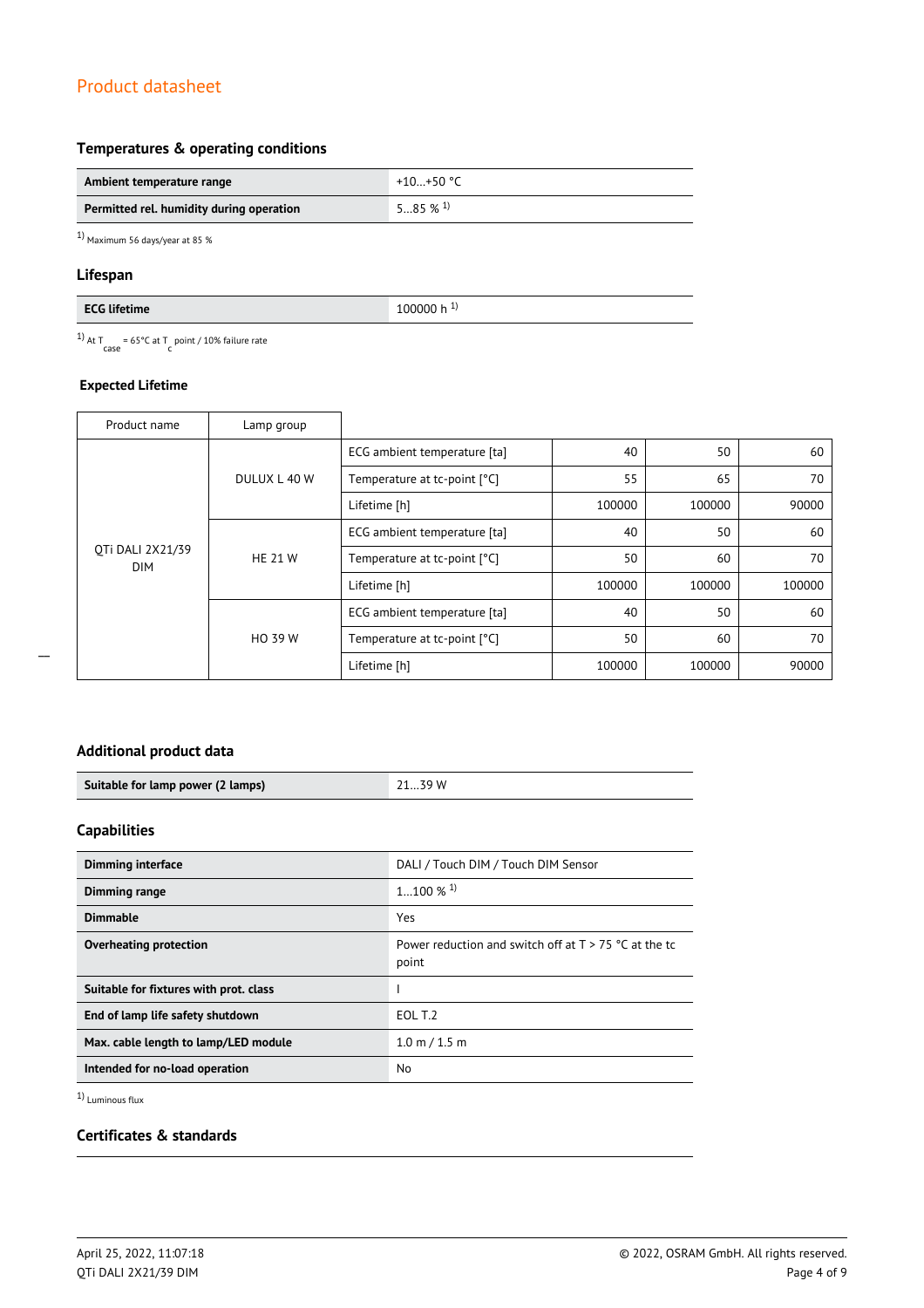| Approval marks - approval | VDE / VDE-EMC / EL / EAC / RCM / CCC                                                                                                                                                                                                                        |
|---------------------------|-------------------------------------------------------------------------------------------------------------------------------------------------------------------------------------------------------------------------------------------------------------|
| <b>Standards</b>          | Acc. to EN 55015; EN 55022/Acc. to EN 61547/Acc. to<br>IEC 61000-3-2/EN 61000-3-2/Acc. to EN 61347-2-<br>3/Acc. to EN 60929/Acc. to EN 55015:2006 +<br>A1:2007/Acc. to EN 61000-3-2/Acc. to EN 61547/Acc.<br>to IEC 62386-101:Ed1/Acc. to IEC 62386-102:Ed1 |
| EEI – Energy Label        | A1 BAT                                                                                                                                                                                                                                                      |
| <b>Protection class</b>   |                                                                                                                                                                                                                                                             |
| Type of protection        | IP20                                                                                                                                                                                                                                                        |

## **Logistical data**

**Commodity code** 850410809000

## **Environmental information**

| Information according Art. 33 of EU Regulation (EC) 1907/2006 (REACh) |                                                                                                      |  |  |
|-----------------------------------------------------------------------|------------------------------------------------------------------------------------------------------|--|--|
| Date of Declaration                                                   | 14-04-2022                                                                                           |  |  |
| <b>Primary Article Identifier</b>                                     | 4050300870489                                                                                        |  |  |
| Candidate List Substance 1                                            | Lead                                                                                                 |  |  |
| CAS No. of substance 1                                                | 7439-92-1                                                                                            |  |  |
| <b>Safe Use Instruction</b>                                           | The identification of the Candidate List substance is<br>sufficient to allow safe use of the article |  |  |
| Declaration No. in SCIP database                                      | 488646ea-466d-4c10-bd31-76bafc488ddd                                                                 |  |  |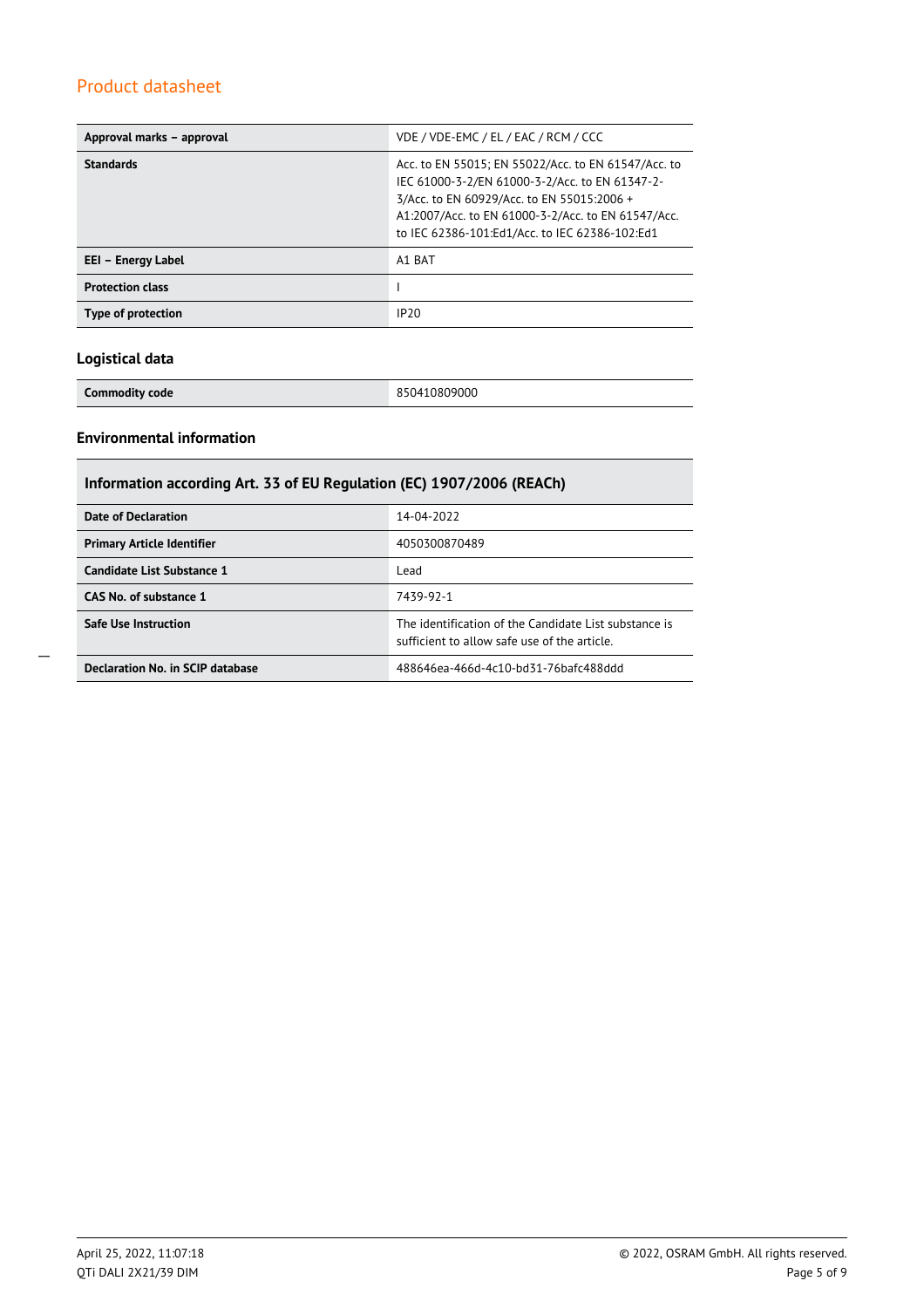## **Wiring Diagram**





 $\overline{a}$ 

319626\_QTi DALI 2x... DIM 493589\_Touch DIM Function - e.g. QTi DALI 1x... DIM



**DALI** control device  $\frac{1}{2}$ ECG  $\frac{3}{4}$  $\begin{array}{c}\n\overline{11} \\
\overline{21} \\
\overline{11}\n\end{array}$ -<br>- 1<br>- DA<br>- DA ECG  $3 +$ <br> $4 +$  $\frac{1}{2}$ --<br>--<br>-- DA<br>-- DA ECG  $3 +$ <br> $4 +$ 

493590\_Corridor Function - e.g. QTi DALI 1x... DIM 493666\_DALI wiring diagram - e.g. QTi DALI 1x... DIM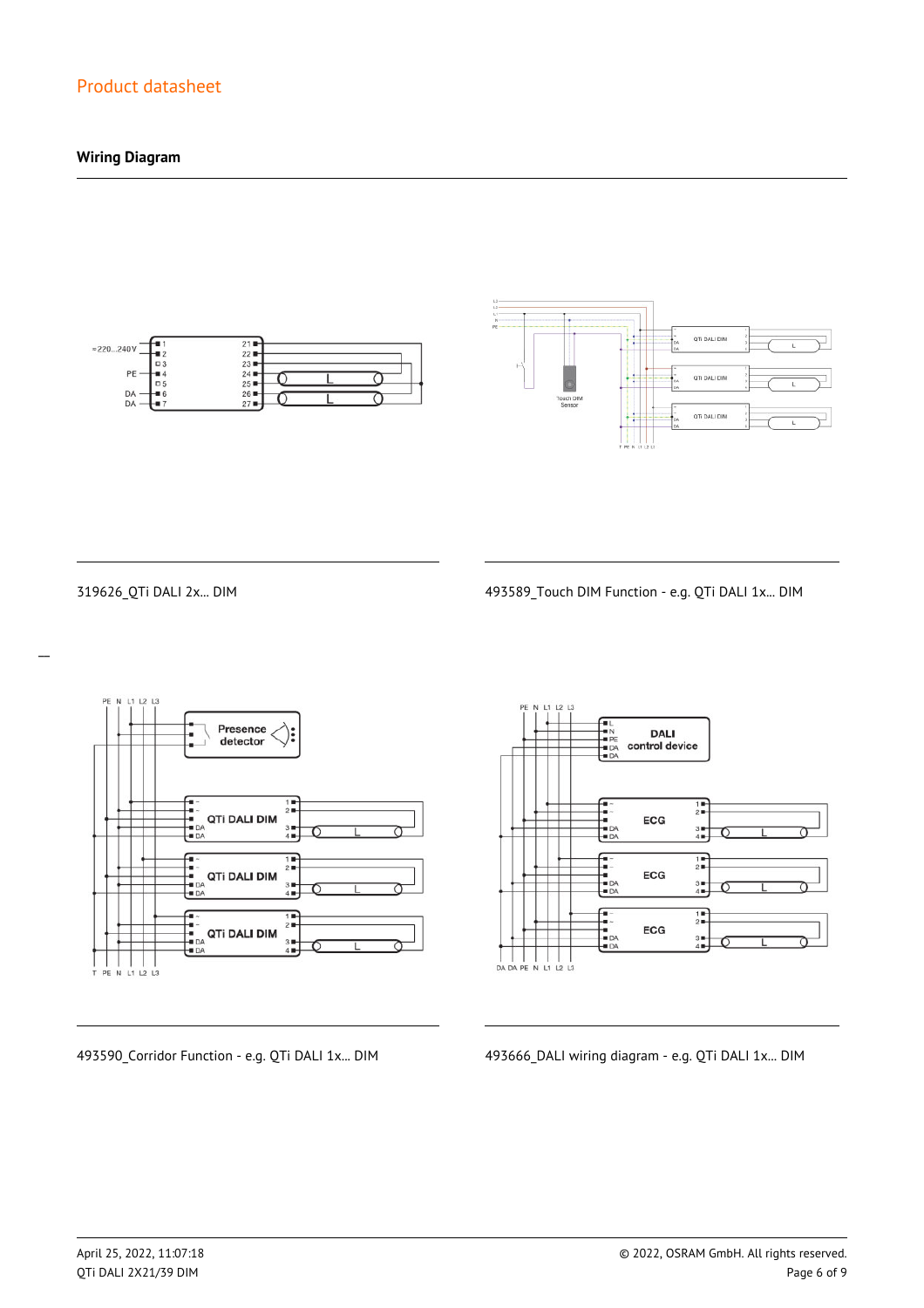#### Additional product information

\_ In order to achieve good radio interference suppression:1. Keep the cable between ECG and lamp as short as possible.2. The single lamp wires must be routed as close as possible to each other, whereas the lines of the different lamp ends must be routed separately.

#### Download Data

|   | <b>File</b>                                                                                  |
|---|----------------------------------------------------------------------------------------------|
|   | User instruction<br>QUICKTRONIC QTi T5 DALI DIM                                              |
|   | Addon Technical Information<br>502689 Frequent switching Quicktronic                         |
| ᆺ | Addon Technical Information<br>502785_ECG lifetime - QUICKTRONIC (DALI) DIM                  |
|   | <b>Product Datasheet</b><br>321477 ATI QTi DALI 2x2139 DIM (G+GB)                            |
|   | Certificates<br>335097_INOTEC                                                                |
| ⊀ | Certificates<br>QTI DALI VDE 40021252 210920                                                 |
|   | Certificates<br>335135_Manufacturer's declaration – Burning-in of fluorescent lamps          |
| ᄌ | Certificates<br>335153_Manufacturer's declaration – Low stand-by                             |
| 天 | Certificates<br>335154_Manufacturer's declaration – EN 55015:2006+A1:2007 (300 MHz)          |
|   | Certificates<br>335169_Manufacturer's declaration – LampECG combinations: Frequent switching |
| 入 | Certificates<br>592319_EAC certificate for Quicktronics QT                                   |
|   | Certificates<br>504208_VDE-EMC-CERTIFICATE QTI DALI DIM                                      |
|   | Declarations of conformity<br>QUICKTRONIC DIM CE 3364258 190821                              |
|   | Operating instructions<br>592411_EAC QTi T5 DALI DIM                                         |
|   | CAD data 3-dim<br>313428_423x30x21 1881282                                                   |
|   | CAD data 3-dim<br>313430_423x30x21 1881282                                                   |
| ą | CAD data 3-dim<br>313444_423x30x21 1881282                                                   |
| プ | CAD data PDF<br>313416_423x30x21 1881282                                                     |
|   |                                                                                              |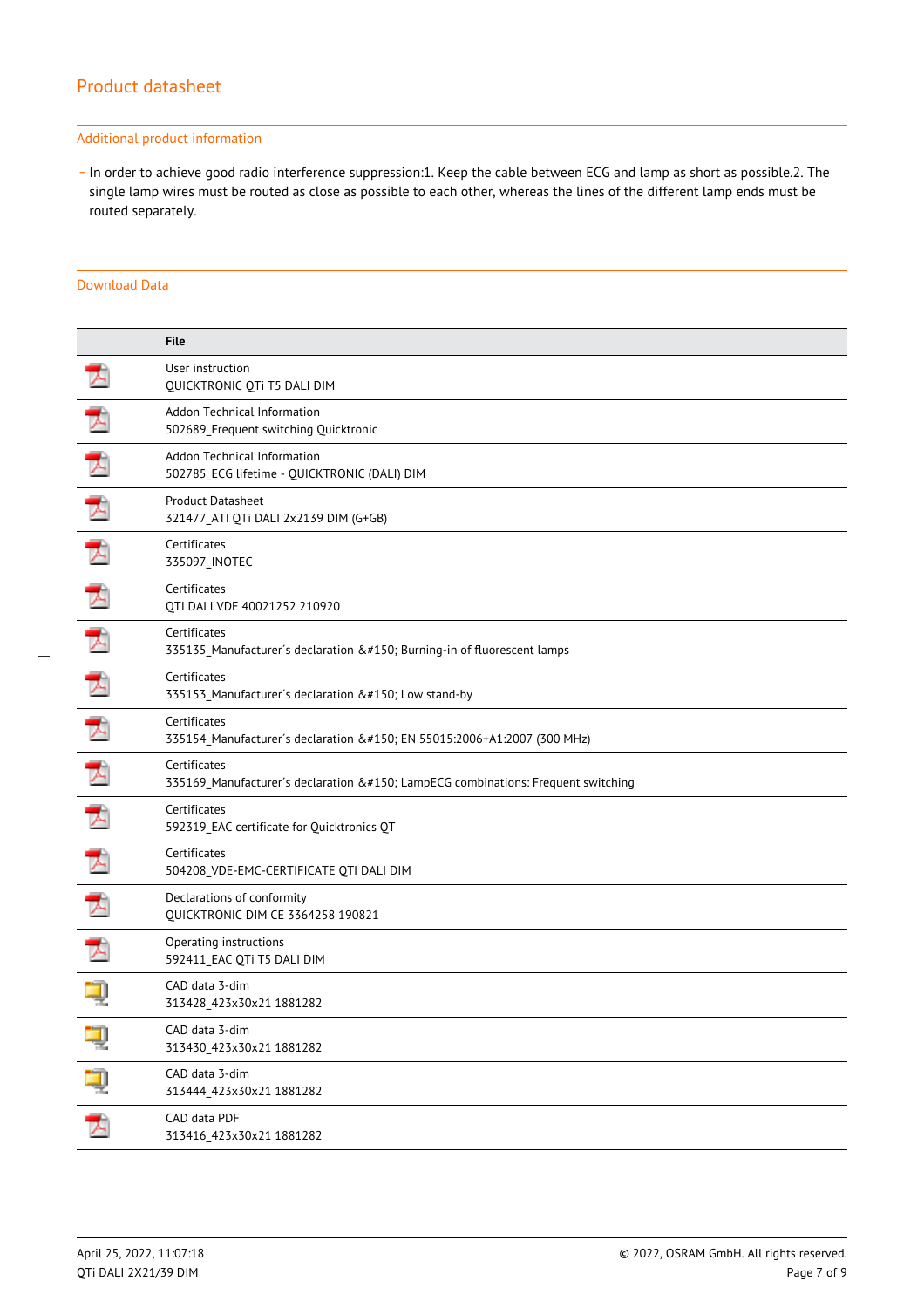#### Ecodesign regulation information:

Separate control gear and light sources must be disposed of at certified disposal companies in accordance with Directive 2012/19/EU (WEEE) in the EU and with Waste Electrical and Electronic Equipment (WEEE) Regulations 2013 in the UK. For this purpose, collection points for recycling centres and take-back systems (CRSO) are available from retailers or private disposal companies, which accept separate control gear and light sources free of charge. In this way, raw materials are conserved and materials are recycled.

#### Logistical Data

| <b>Product code</b> | <b>Product description</b> | Packaging unit (Pieces/Unit) | Dimensions (length x width x<br>height) | <b>Volume</b>        | <b>Gross weight</b> |
|---------------------|----------------------------|------------------------------|-----------------------------------------|----------------------|---------------------|
| 4050300870489       | OTI DALI 2X21/39 DIM       | Shipping carton box<br>20    | 455 mm x 98 mm x 163 mm                 | 7.27 dm <sup>3</sup> | 7640.00 a           |

The mentioned product code describes the smallest quantity unit which can be ordered. One shipping unit can contain one or more single products. When placing an order, for the quantity please enter single or multiples of a shipping unit.

#### References / Links

For more information on the system guarantee and the terms and conditions of the guarantee visit

<www.osram.com/system-guarantee>

#### Disclaimer

 $\overline{a}$ 

Subject to change without notice. Errors and omission excepted. Always make sure to use the most recent release.